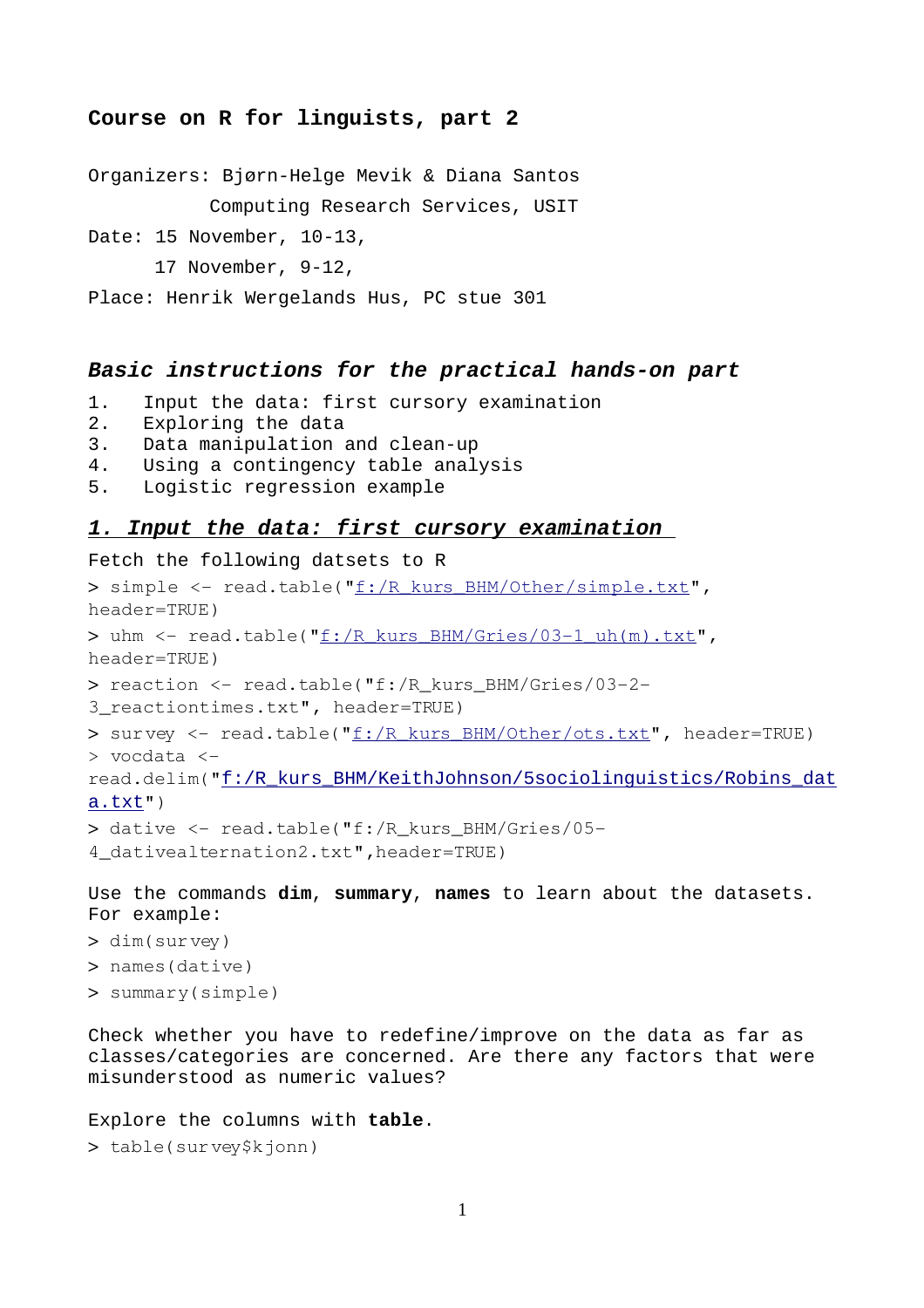> table(simple\$variety)

If you have time,

create new dataframes with a subset of the values of the ones you have,

```
> onlyfb<-subset(simple,theme=="football",(4:5))
> onlyfb<-subset(simple,theme=="football",c(2,4))
and save them
> write.table(onlyfb, file="fbcol.txt")
```
trim your dataset in order to only include a subset of the columns  $>$  sub simple $\leq$ -simple $[c(3,5)]$ 

## *2. Exploring the data*

Use some basic statistic measures to take the pulse on the data: **mean**, **sd**, **var**, **median**, **min**, ...

Plot the several data with **assocplot**, **spineplot**, **barplot**, **barplot(table...)**, **hist**, **boxplot**

Look carefully at the dative data set. What is wrong?

Hint: plot every column... > plot(dative\$REC\_ACT) > plot(dative\$PAT\_ACT)

Fix it, or fetch > dative <- read.table("f:/R kurs\_BHM/Gries/05-4\_dativealternation.txt", header=TRUE)

to proceed with a correct dataset...

Try now to identify whether the length of the uhm dataset is significantly different between males or females

attach(uhm) boxplot(LENGTH) plot(LENGTH ~ SEX)

Can you say something from visual inspection? Do a t-test as well:  $t.test(LENGTH ~ SEX)$ 

Now visualize other issues

barplot(table(FILLER))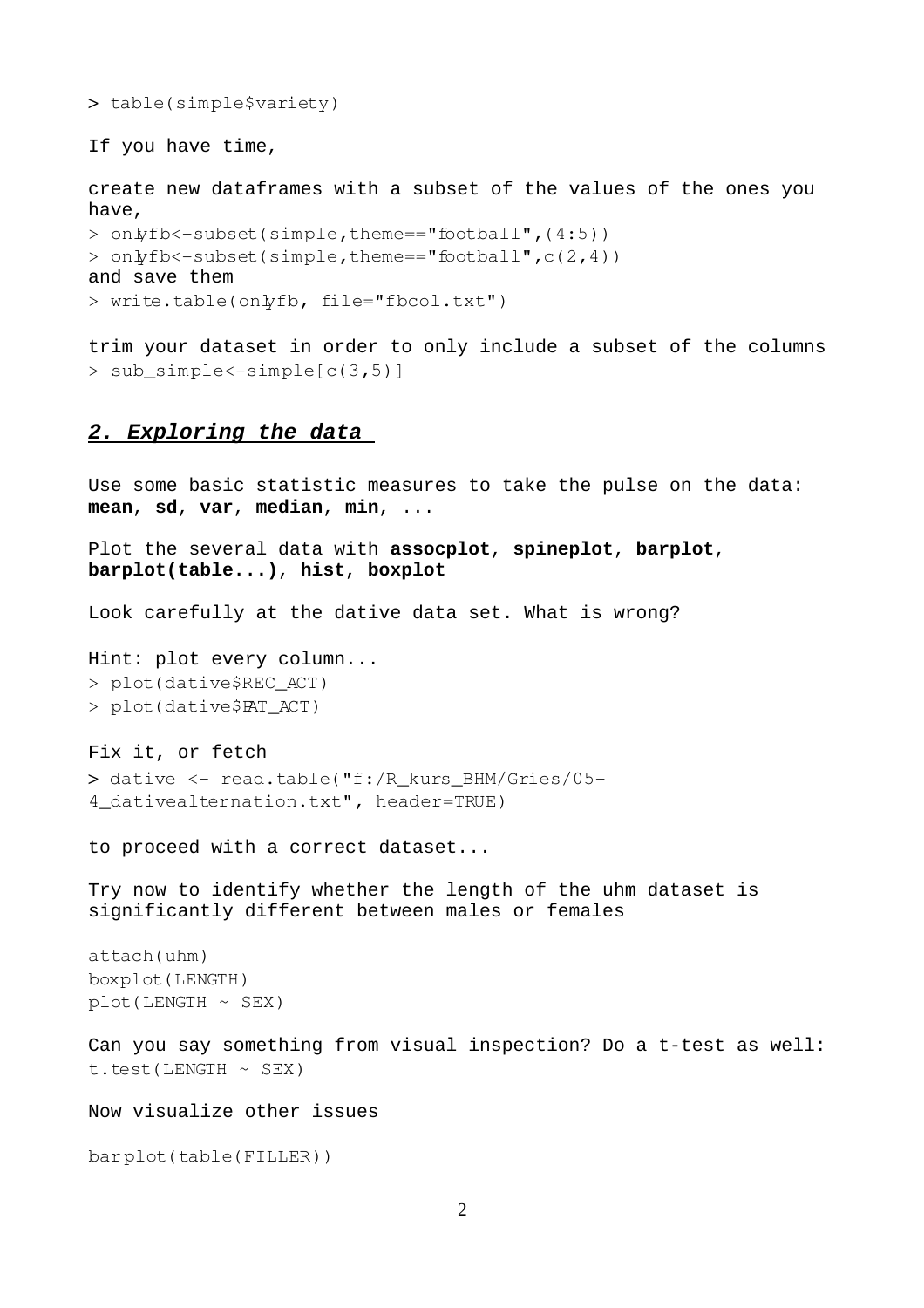```
barplot(table(FILLER, SEX))
assocplot(table(FILLER, SEX))
```
and save the figures in different formats easier to include in word processing programs.

```
> png("ola.png")
```

```
> assocplot(table(FILLER, SEX))
```

```
> dev.list()
```

```
> devoff()
```
# *3. Data manipulation and clean-up*

Now start working with the survey dataframe.

```
> attach(survey)
```
Convert the gender values 1 and 2 to clearer ids. (Hint: use another column, and use descriptions such as M and F, or K and M) One solution

```
> survey$gender[survey$kjonn=="1"] < "M"
```
> survey\$gender[survey\$kjonn=="2"] < "F"

> survey\$gender<-factor(survey\$gender)

Change the several appropriate values of language (ditt\_sprog) to «norsk»

Plot number of languages as a function of gender. Is the following right?

> plot(andre\_sprog~gender)

What is wrong? What can you do? Try different ways of showing the distribution.

```
> spineplot(andre_sprog~gender)
```
> detach(survey)

# *4. Using a contingency table analysis*

## Now look at the vocalization data:

```
> vocdata$newage<-factor(vocdata$age,levels=c(1,2,4,5),
labels=c("teens","twenties","forties","fifties"))
```

```
> vocdata$lvoc<
factor(vocdata$l,levels=c(1,3),labels=c("unvocalized","vocalized"),
exclude=c(2))
```
What did the previous commands do? Try to create other columns with other names.